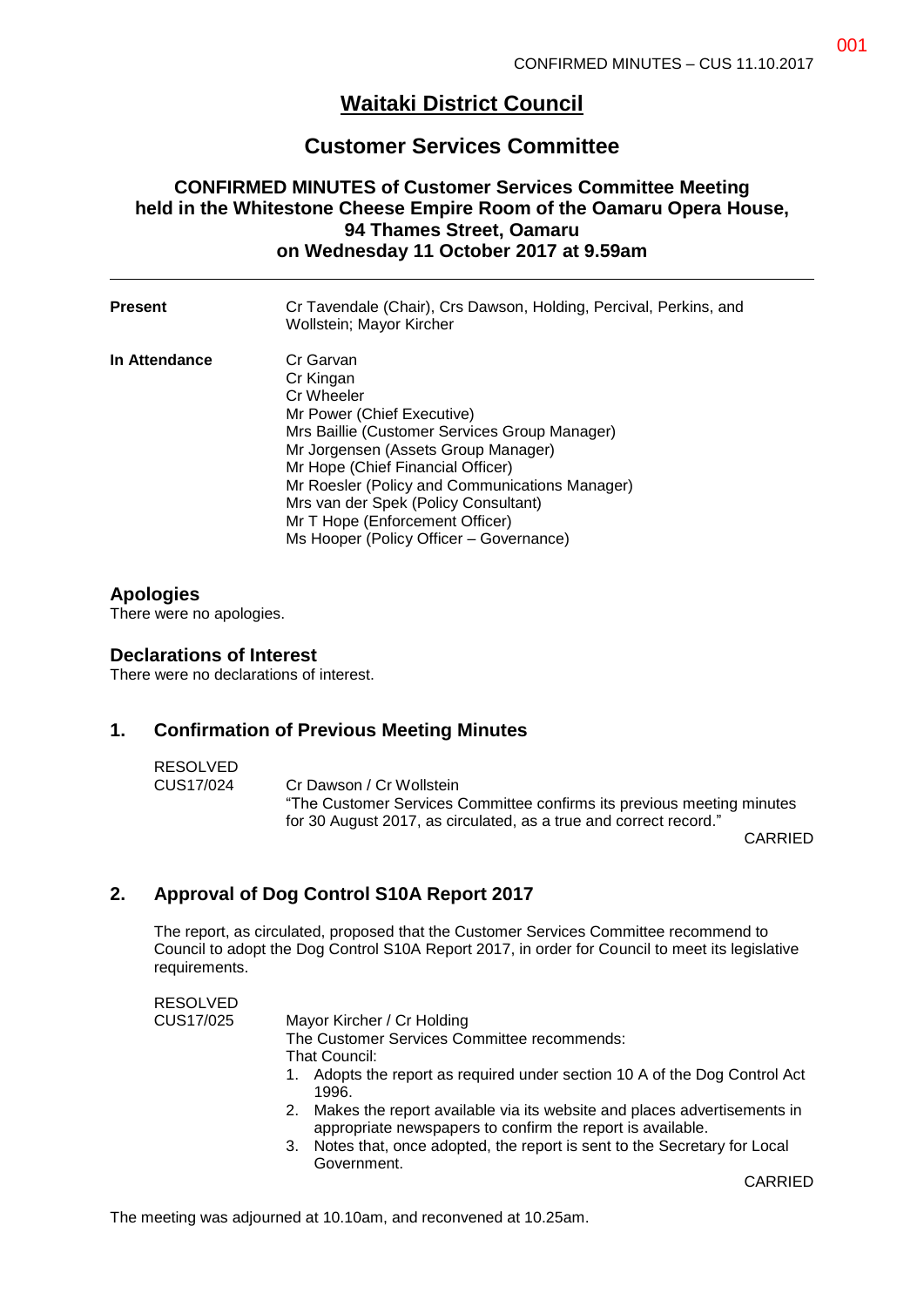## **3. Draft Waitaki District General Bylaw 2017 – changes resulting from consideration of submissions to become final version**

The report, as circulated, presented information to the Customer Services Committee about the changes to the Draft Waitaki District General Bylaw 2017 following Council's consideration of and direction on public submissions received, and proposed actions pursuant to sections 155, 159 and 160 of the Local Government Act 2002.

The Chair addressed the meeting about her preference for a revised set of recommendations so that the Bylaw could focus more on education and support for responsible cat ownership than the current more regulatory approach to companion cat management taken in the proposed final version of the Waitaki District General Bylaw 2017 attached to the agenda report. The revised recommendations were circulated to Councillors, and are copied below (changing word appears in *italics*).

## **ALTERNATE**

#### RESOLUTION: Cr Tavendale / Cr Holding

The Customer Services Committee recommends (amendments in italics): That Council:

- 1. Notes the changes to the Draft Waitaki District General Bylaw 2017 provided in Appendix 3 *and in addition removes sections 67, 68, 69 and 70 from the Draft Waitaki District General Bylaw 2017 and updates the remaining numbering accordingly*;
- *2.* Notes that the changes provided in Appendix 3 reflect Council consideration of and direction on public submissions received at the 9 August 2017 Extraordinary Council meeting, *and notes the removal of sections 67, 68, 69 and 70 reflects potential issues raised in public submissions received at the 9 August 2017 Extraordinary Council Meeting and officer recommendations made to Councillors at a previous workshop;*
- 3. Having regard to sections 155, 159 and 160 of the Local Government Act 2002 (the Act):
	- a. Agrees that the Waitaki District General Bylaw 2017 in its recommended form in Appendix 4 is considered the most appropriate and proportionate way of addressing the perceived problems to protect persons using and trading in reserves and public places, and minimise nuisance and maintain public health and safety associated with the keeping of animals, birds and bees; and
	- b. Revokes and replaces the Waitaki District General Bylaw 2006 with a new Bylaw; and
	- c. Agrees that the proposed Bylaw attached as Appendix 4 is the most appropriate form of bylaw; and
	- d. Agrees that the proposed Bylaw is consistent with the New Zealand Bill of Rights Act 1990 as the controls are reasonable and justifiable in the circumstances.
- 4. Adopts the Waitaki District General Bylaw 2017 (as set out in Appendix 4 and subject to the approval from the Minister of Conservation – Reserves section) to come into effect on 1 March 2018.
- *5. Requests that a report comes back to Council utilising the anticipated funding of \$35,000 that was to be spent annually on enforcement of the companion cat provisions, now removed from the Waitaki General Bylaw, be allocated over the next three years towards promoting responsible cat ownership and management in the Waitaki District."*

The ensuing discussion focused on both the agenda report's recommendations and the revised ones, as circulated, as well as the workshop deliberations which helped inform the content of the agenda report. It was noted that the Chair had been overseas at the time the workshop was held, and therefore had not had an opportunity to contribute to the deliberations there. The discussion concluded with a decision not to put the alternate resolution to the meeting, but instead to resolve to take a different approach (refer to resolution below).